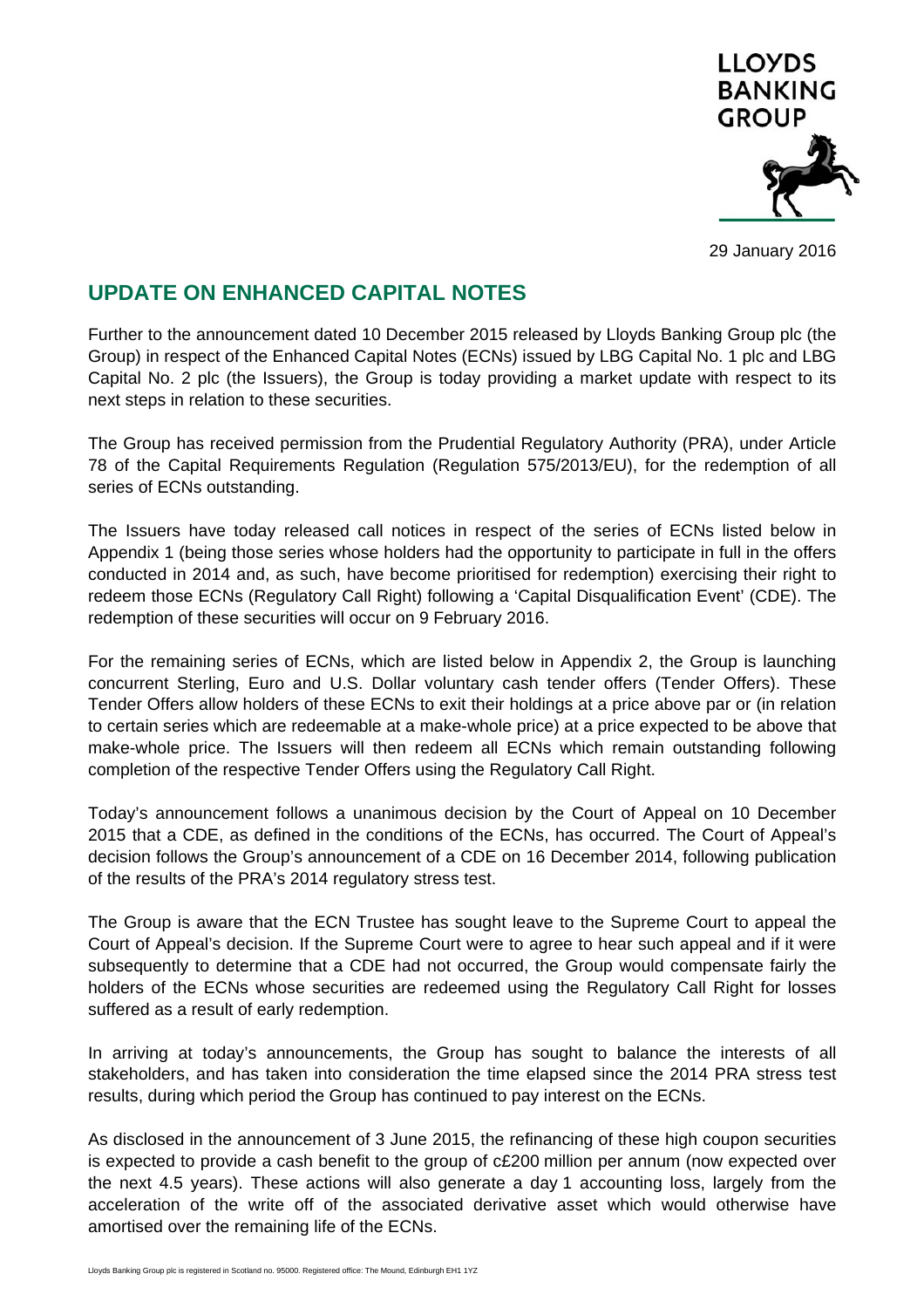| <b>ISIN</b>                    | <b>Issuer</b>    | <b>Issue Date</b> | <b>Maturity</b> | Coupon   | Currency   | <b>Principal Amount</b><br>Outstanding (m) |
|--------------------------------|------------------|-------------------|-----------------|----------|------------|--------------------------------------------|
| XS0459088281                   | LBG Capital No.1 | 01/12/09          | 23/05/20        | 6.4390%  | <b>EUR</b> | 47.38                                      |
| XS0459088877                   | LBG Capital No.1 | 01/12/09          | 19/03/20        | 11.0400% | <b>GBP</b> | 58.25                                      |
| XS0459086749                   | LBG Capital No.1 | 01/12/09          | 17/12/19        | 7.8673%  | <b>GBP</b> | 17.17                                      |
| XS0459088109                   | LBG Capital No.2 | 01/12/09          | 07/02/20        | 9.3340%  | <b>GBP</b> | 20.56                                      |
| XS0459091582                   | LBG Capital No.2 | 01/12/09          | 09/12/19        | 7.6250%  | <b>GBP</b> | 39.95                                      |
| XS0459091665                   | LBG Capital No.2 | 01/12/09          | 15/12/19        | 9.0000%  | <b>GBP</b> | 15.06                                      |
| XS0459091749                   | LBG Capital No.1 | 01/12/09          | 15/12/19        | 8.1250%  | <b>GBP</b> | 3.67                                       |
| XS0459086582                   | LBG Capital No.1 | 01/12/09          | 12/05/20        | 7.5884%  | <b>GBP</b> | 60.51                                      |
| XS0459093364                   | LBG Capital No.1 | 01/12/09          | 25/08/20        | 7.8690%  | <b>GBP</b> | 26.03                                      |
| XS0459090188                   | LBG Capital No.2 | 01/12/09          | 15/07/20        | 9.1250%  | <b>GBP</b> | 46.36                                      |
| XS0459091079                   | LBG Capital No.2 | 01/12/09          | 10/08/20        | 12.7500% | <b>GBP</b> | 13.16                                      |
| XS0459090691                   | LBG Capital No.2 | 01/12/09          | 04/11/20        | 11.1250% | <b>GBP</b> | 4.07                                       |
| XS0459086822                   | LBG Capital No.1 | 01/12/09          | 15/09/24        | 7.9750%  | <b>GBP</b> | 27.33                                      |
| XS0459092390                   | LBG Capital No.2 | 01/12/09          | 14/09/23        | 11.2500% | <b>GBP</b> | 18.75                                      |
| XS0459091822                   | LBG Capital No.2 | 01/12/09          | 30/01/22        | 14.5000% | <b>GBP</b> | 15.00                                      |
| XS0459092473                   | LBG Capital No.2 | 01/12/09          | 29/09/23        | 10.5000% | <b>GBP</b> | 8.68                                       |
| XS0459093281                   | LBG Capital No.2 | 01/12/09          | 10/12/24        | 16.1250% | <b>GBP</b> | 14.30                                      |
| XS0459092127                   | LBG Capital No.2 | 01/12/09          | 10/02/23        | 9.8750%  | <b>GBP</b> | 5.11                                       |
| XS0459092556                   | LBG Capital No.2 | 01/12/09          | 01/09/24        | 11.8750% | <b>GBP</b> | 15.92                                      |
| XS0459092804                   | LBG Capital No.2 | 01/12/09          | 15/07/29        | 9.0000%  | <b>GBP</b> | 0.62                                       |
| XS0459092986                   | LBG Capital No.2 | 01/12/09          | 07/06/32        | 8.5000%  | <b>GBP</b> | 3.48                                       |
| XS0459093521 /<br>XS0459093794 | LBG Capital No.1 | 10/12/09          | 01/11/20        | 7.8750%  | <b>USD</b> | 69.39                                      |
| XS0496068429                   | LBG Capital No.2 | 19/03/10          | 19/03/20        | 7.8750%  | <b>USD</b> | 328.95                                     |

# **Appendix 1: ECNs to be redeemed using the Regulatory Call Right**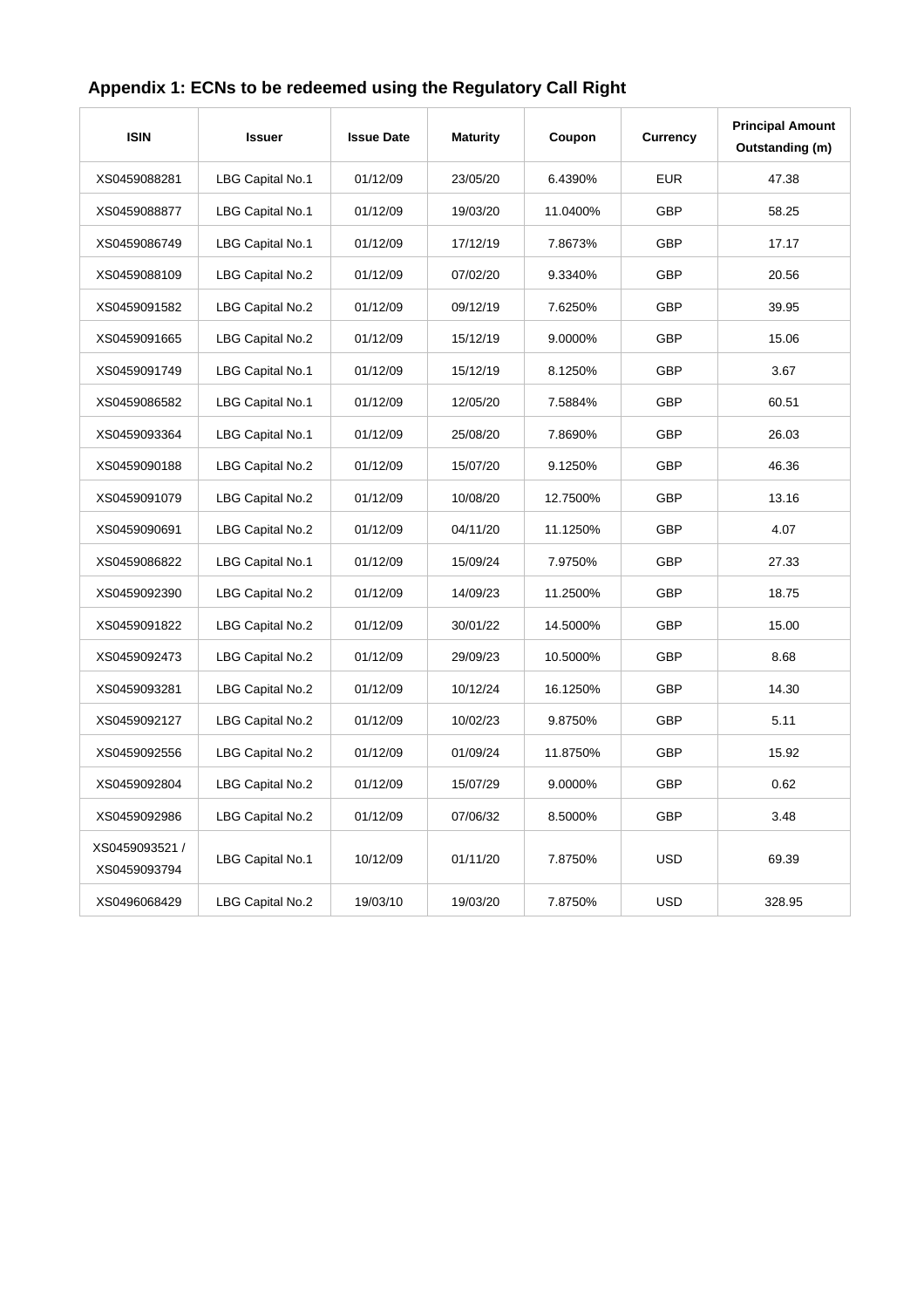| <b>ISIN</b>                    | <b>Issuer</b>    | <b>Issue Date</b> | <b>Maturity</b> | Coupon                | Currency   | <b>Principal Amount</b><br>Outstanding (m) |
|--------------------------------|------------------|-------------------|-----------------|-----------------------|------------|--------------------------------------------|
| XS0459088794                   | LBG Capital No.2 | 01/12/09          | 12/05/20        | 6.3850%               | <b>EUR</b> | 614.11                                     |
| XS0459091236                   | LBG Capital No.1 | 01/12/09          | 14/10/20        | 7.6250%               | <b>EUR</b> | 226.17                                     |
| XS0459087986                   | LBG Capital No.2 | 01/12/09          | 07/02/20        | 8.8750%               | <b>EUR</b> | 125.33                                     |
| XS0459090774                   | LBG Capital No.1 | 01/12/09          | 12/03/20        | 7.3750%               | <b>EUR</b> | 94.74                                      |
| XS0459090931                   | LBG Capital No.1 | 01/12/09          | 12/03/20        | $3m\epsilon + 310bps$ | <b>EUR</b> | 53.04                                      |
| XS0459089412                   | LBG Capital No.2 | 01/12/09          | 21/12/19        | 15.0000%              | <b>EUR</b> | 486.53                                     |
| XS0459089255                   | LBG Capital No.2 | 01/12/09          | 21/12/19        | 15.0000%              | <b>GBP</b> | 703.47                                     |
| XS0459089685                   | LBG Capital No.2 | 01/12/09          | 22/01/29        | 15.0000%              | <b>GBP</b> | 67.85                                      |
| XS0473106283/<br>XS0471767276  | LBG Capital No.1 | 15/12/09          | Perpetual       | 8.0000%               | <b>USD</b> | 656.81                                     |
| XS0473103348 /<br>XS0471770817 | LBG Capital No.1 | 17/12/09          | Perpetual       | 8.5000%               | <b>USD</b> | 276.66                                     |

## **Appendix 2: ECNs to be included in the tender offers**

 $-$  END  $-$ 

For further information:

### **Investor Relations**

Douglas Radcliffe +44 (0) 20 7356 1571 Group Investor Relations Director Email: douglas.radcliffe@finance.lloydsbanking.com

### **Corporate Affairs**

Matt Smith +44 (0) 20 7356 3522 Head of Corporate Media Email: matt.smith@lloydsbanking.com

### **DISCLAIMER**

This announcement contains important information which should be read carefully before any decision is made with respect to the Tender Offers. If you are in any doubt as to the contents of this announcement or the action you should take, you are recommended to seek your own financial and legal advice, including as to any tax consequences, immediately from your stockbroker, bank manager, solicitor, accountant or other independent financial or legal adviser. Any individual or company whose ECNs are held on its behalf by a broker, dealer, bank, custodian, trust company or other nominee or intermediary must contact such entity if it wishes to participate in the Tender Offers. None of the Issuers, the Group, the dealer managers or the tender agent makes any recommendation as to whether holders should tender ECNs for pursuant to the Tender Offers.

The Tender Offers do not constitute an offer to buy or the solicitation of an offer to sell ECNs in any circumstances in which such offer or solicitation is unlawful. In those jurisdictions where the securities or other laws require the Tender Offers to be made by a licensed broker or dealer and the Dealer Manager or, where the context so requires, any of its affiliates is such a licensed broker or dealer in that jurisdiction, the Tender Offers shall be deemed to be made on behalf of the Issuer by such Dealer Manager or affiliate (as the case may be) in such jurisdiction.

The distribution of this announcement in certain jurisdictions may be restricted by law. Persons into whose possession this announcement comes are required by each of the Issuers, the Group, the dealer managers and the tender agent to inform themselves about, and to observe, any such restrictions.